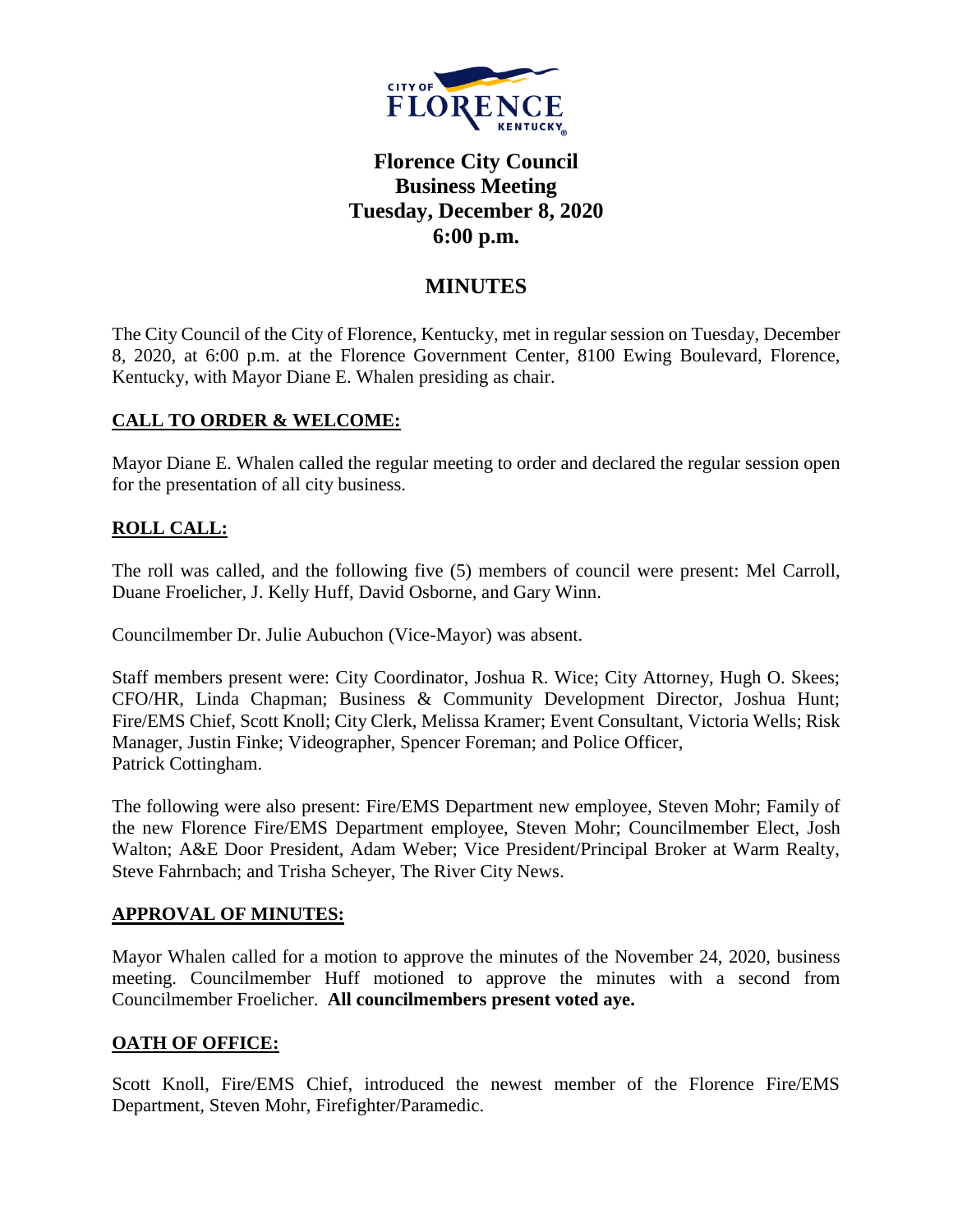Steven comes to us from the Lexington Fire Department where he was a full-time employee since 2014. Additionally he has 12 years of experience as a volunteer and part–time Fire/EMS member with various departments in the Northern Kentucky and Greater Cincinnati area. Steven has numerous fire and EMS certifications and an extensive Fire/EMS training history. He resides in Fairfield with his wife and their sons, and is eager to begin the next step in his Fire/EMS career. Steven is a welcome addition to the Florence Fire/EMS Department.

Mayor Whalen administered the oath of office and welcomed Steven to the City of Florence Fire/EMS Department.

### **SECOND READING OF ORDINANCE O-16-20:**

Mayor Whalen read Ordinance O-16-20. An Ordinance to close and abandon a portion of excess right-of-way for a public way along and near the intersection of Shelby Street and Main Street in the City of Florence, Kentucky pursuant to KRS 82.405(1) and (2), the City Council for the City of Florence, Kentucky having determined that all property owners in or abutting that portion of the public way agree to that closing or abandonment.

This Ordinance closes or abandons a portion of excess right of way as a public way along and near Shelby and Main Street that reverts to the abutting or adjacent owner. The only abutting owner to this portion of the public way being closed is the City of Florence, Kentucky. The ordinance sets forth those Findings of Fact made by the Florence City Council as the City legislative body. Upon this closing of this public way, that portion reverts to become the property of the City of Florence, Kentucky as the only abutting property owner.

Mayor Whalen called for a motion to approve the second reading of Ordinance O-16-20. Councilmember Huff motioned to approve, with a second from Councilmember Winn. **All councilmembers present voted aye.** 

#### **FIRST READING ORDINANCE O-17-20:**

Mayor Whalen read Ordinance O-17-20. An Ordinance of the City of Florence, Kentucky, amending the budget for the 2020-2021 Fiscal Year of the City. (Amendment #2)

The purposes of this amendment are: (a) General Fund-to reflect increases in public services and City projects capital budgets due to carryovers from prior years; (b) Infrastructure Fund – to reflect increases in expenditures for storm water improvements and unfinished projects due to carryovers FY 2020 with the addition of the Houston Road sewer line extension; and (c) Fund Balances – all beginning fund balances are adjusted to reflect ending fund balance amounts per the June 30, 2020 year-end audit.

Linda Chapman, CFO/HR, stated a majority of the changes were a result of carryover projects not completed or started as a result of COVID-19.

Mayor Whalen called for a motion to approve the first reading of Ordinance O-17-20. Councilmember Froelicher motioned to approve, with a second from Councilmember Osborne. **All councilmembers present voted aye.**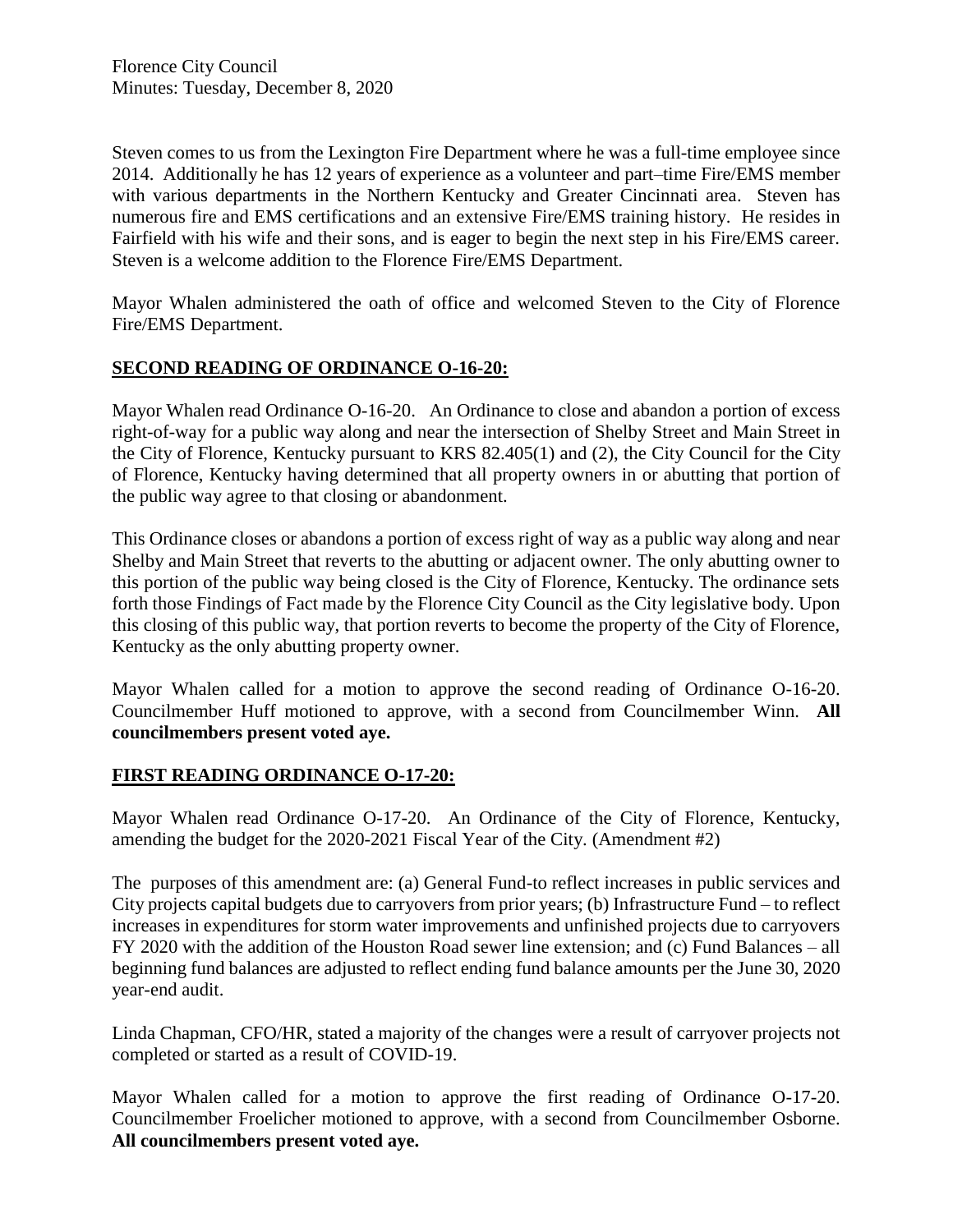### **FIRST READING ORDINANCE O-18-20:**

Mayor Whalen read Ordinance O-18-20. An Ordinance adopting and approving a Concept Development Plan for a 4.0895 acre site, currently zoned Commercial Services / Planned Development / Parkway Corridor Study Overlay (C-3/PD/PO), located along the north side of Safeway Drive, the west side of Industrial Road on the northwest corner of the Industrial Road/Safeway Drive/Hillcrest Drive Intersection, and along the east side of Freedom Way on the northeast corner of the Freedom Way/Safeway Drive Intersection, Florence, Kentucky, to allow retail and restaurant uses. (Florence Exchange, LLC)

The effect of this Ordinance is to approve a Concept Development Plan for property located along the north side of Safeway Drive, the west side of Industrial Road on the northwest corner of the Industrial Road/Safeway Drive/Hillcrest Drive Intersection, and along the east side of Freedom Way on the northeast corner of the Freedom Way/Safeway Drive Intersection, Florence, Kentucky, to allow retail and restaurant uses in a Commercial Services/Planned Development/Parkway Corridor Study Overlay (C-3/PD/PO) Zone.

The full text of Ordinance O-18-20, including its Exhibits, is available for examination in the office of the City Clerk of the City of Florence, Kentucky, in the Florence Government Center, 8100 Ewing Boulevard, Florence, Kentucky, during regular office hours.

Mayor Whalen called for a motion to approve the first reading of Ordinance O-18-20. Councilmember Winn motioned to approve, with a second from Councilmember Froelicher. **All councilmembers present voted aye.** 

#### **FIRST READING ORDINANCE O-19-20:**

Mayor Whalen read Ordinance O-19-20. An Ordinance adopting and approving text amendments to Articles 9, 16, 23, 31, and 40 of the Boone County Zoning Regulations to (1) define "Short Term Rental"; (2) allow "Short Term Rentals" in the Residential, Employment Planned Development/Residential Planned Development (EPD/RPD) Zone, and Florence Main Street Zoning Study (FMS) Zones; and (3) add supplementary performance standards for "Short Term Rentals", within the City of Florence, Kentucky.

This Ordinance amends and enacts text provisions of the Boone County Zoning Regulations Text as applicable to the City of Florence, Kentucky, to provide for and regulate "Short Term Rentals" in the City of Florence, Kentucky. These amendments and enactments apply to Articles 9, 16, 23, 31, and 40 of those Boone County Zoning Regulations text provisions. The effect of these amendments and enactments is to establish a definition for "Short Term Rentals" and to allow that use as conditional uses in various zoning districts and permitted or principally permitted uses in other zoning districts.

The full text of Ordinance O-19-20, including its Exhibits, is available for examination in the office of the City Clerk of the City of Florence, Kentucky, in the Florence Government Center, 8100 Ewing Boulevard, Florence, Kentucky, during regular office hours.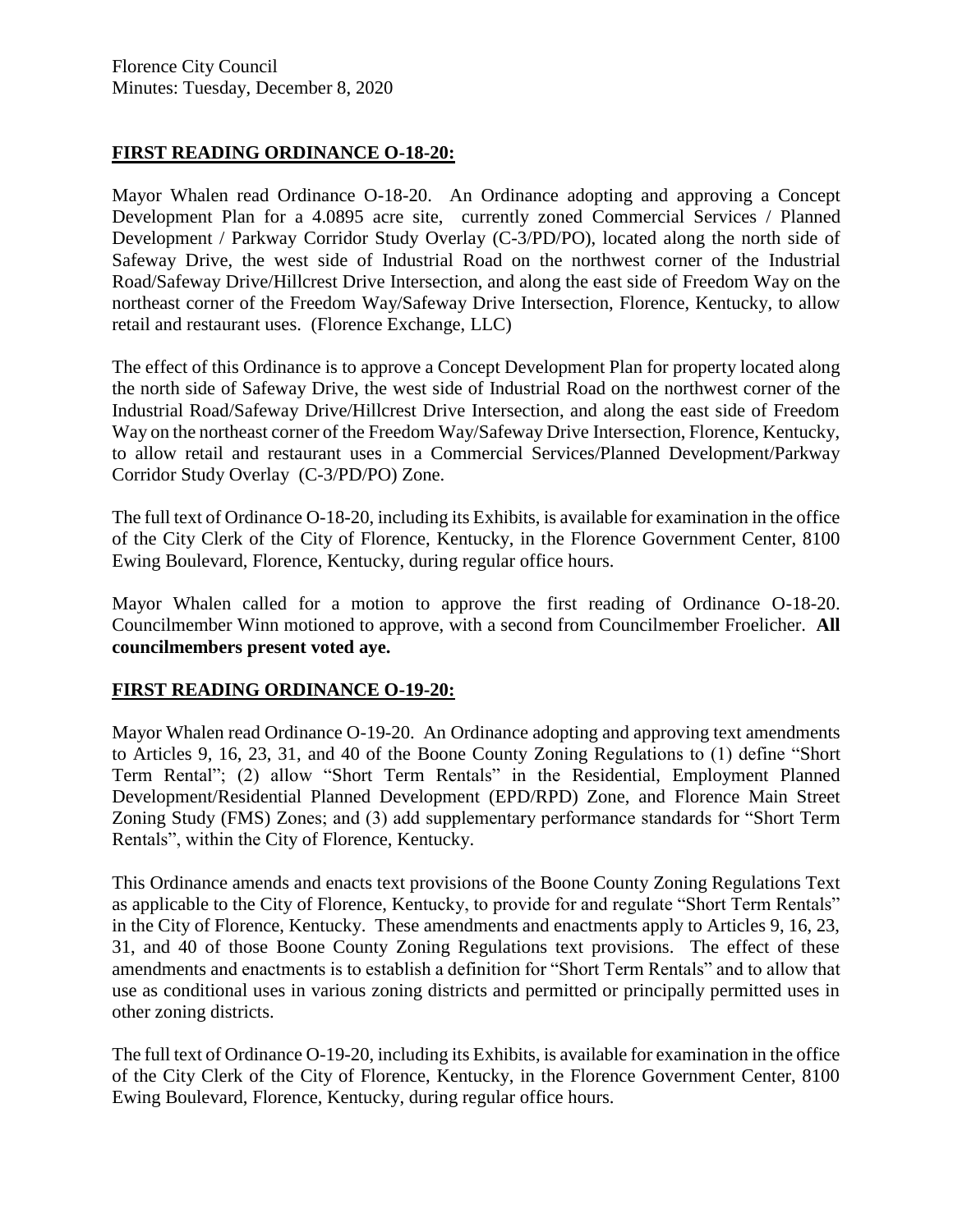Mayor Whalen called for a motion to approve the first reading of Ordinance O-19-20. Councilmember Osborne motioned to approve, with a second from Councilmember Froelicher. **All councilmembers present voted aye.** 

### **FIRST READING ORDINANCE O-20-20:**

Mayor Whalen read Ordinance O-20-20. An Ordinance of the City of Florence, Kentucky, relating to Short Term Rentals.

The purpose of this Ordinance is to establish regulations for Short Term Rentals (STR) in order to allow property owners to occasionally utilize their properties for that purpose in a matter which will not negatively affect adjacent properties.

The Ordinance defines STR as a residential dwelling unit or portion thereof rented for a period of less than 30 days. An owner wishing to utilize residential property for a STR must register with the City and obtain a permit. The Ordinance identifies residential zoning districts in which a STR is a conditional use which requires a conditional use permit from the Florence Board of Adjustment and Zoning Appeals. The Ordinance further provides that in the Main Street Overlay District, STRs are principally permitted uses not requiring a conditional use permit. In the residential zoning districts, STRs cannot be closer together than 1000 feet. The Ordinance specifies a manner in which STRs must be operated dealing with subjects such as occupancy limits, parking, advertisement, compliance with existing laws, including the City Noise Ordinance, and safety features. There are provisions for revocation of permits and an appeal process therefrom. Enforcement of the Ordinance shall be handled through the City's Code Enforcement Board.

Mayor Whalen called for a motion to approve the first reading of Ordinance O-20-20. Councilmember Winn motioned to approve, with a second from Councilmember Huff. **All councilmembers present voted aye.** 

#### **MUNICIPAL ORDER MO-17-20:**

Mayor Whalen read Municipal Order MO-17-20. A Municipal Order approving the reappointment of Gary Winn to the Board of Directors of Ohio, Kentucky, and Indiana Regional Council of Governments (OKI).

Mayor Whalen thanked Mr. Winn for volunteering to continue to serve on the board.

Mayor Whalen called for a motion to approve Municipal Order MO-17-20. Councilmember Huff motioned to approve Municipal Order MO-17-20 with a second from Councilmember Osborne. **All councilmembers present voted aye.**

# **MUNICIPAL ORDER MO-18-20:**

Mayor Whalen read Municipal Order MO-18-20. A Municipal Order approving the reappointment of Joshua Hunt as a Florence Appointee to the Airport Noise Abatement Committee for a two (2) year term.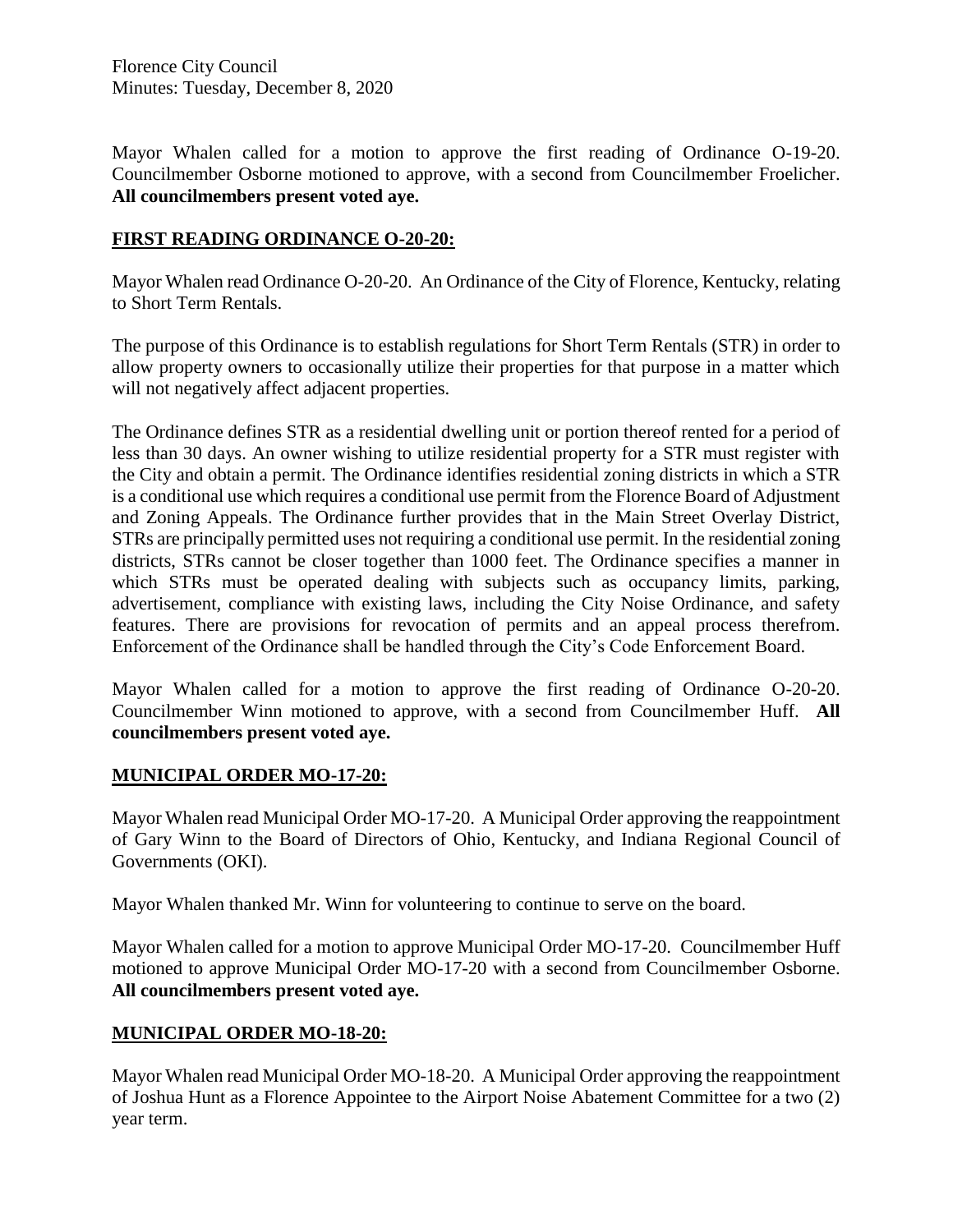Mayor Whalen called for a motion to approve Municipal Order MO-18-20. Councilmember Winn motioned to approve Municipal Order MO-18-20 with a second from Councilmember Huff. **All councilmembers present voted aye.**

# **MUNICIPAL ORDER MO-19-20:**

Mayor Whalen read Municipal Order MO-19-20. A Municipal Order approving the reappointment of Lisa Wilson-Plajer as a Florence Appointee to the Airport Noise Abatement Committee for a two (2) year term.

Mayor Whalen called for a motion to approve Municipal Order MO-19-20. Councilmember Huff motioned to approve Municipal Order MO-19-20 with a second from Councilmember Winn. **All councilmembers present voted aye.**

# **MUNICIPAL ORDER MO-20-20:**

Mayor Whalen read Municipal Order MO-20-20. A Municipal Order approving the reappointment of Teresa Kraft as a Florence Appointee to the Airport Noise Abatement Committee for a two (2) year term.

Mayor Whalen called for a motion to approve Municipal Order MO-20-20. Councilmember Froelicher motioned to approve Municipal Order MO-20-20 with a second from Councilmember Winn. **All councilmembers present voted aye.**

# **MUNICIPAL ORDER MO-21-20:**

Mayor Whalen read Municipal Order MO-21-20. A Municipal Order approving the reappointment of Lois Evans to the Florence Board of Adjustment and Zoning Appeals for a four (4) year term.

Mayor Whalen called for a motion to approve Municipal Order MO-21-20. Councilmember Huff motioned to approve Municipal Order MO-21-20 with a second from Councilmember Froelicher. **All councilmembers present voted aye.**

Mayor Whalen thanked everyone that volunteers and serves as appointees on the boards. She stated they are all important and we appreciate their service to the community.

# **RESOLUTION R-5-20:**

Mayor Whalen read Resolution R-5-20. A Resolution approving the transfer of control of Cincinnati Bell Extended Territories, LLC, the current holder of a city franchise for a cable system, to Red Fiber Parent, LLC.

Mayor Whalen called for a motion to approve Resolution R-5-20. Councilmember Froelicher motioned to approve, with a second from Councilmember Winn. **All councilmembers present voted aye.**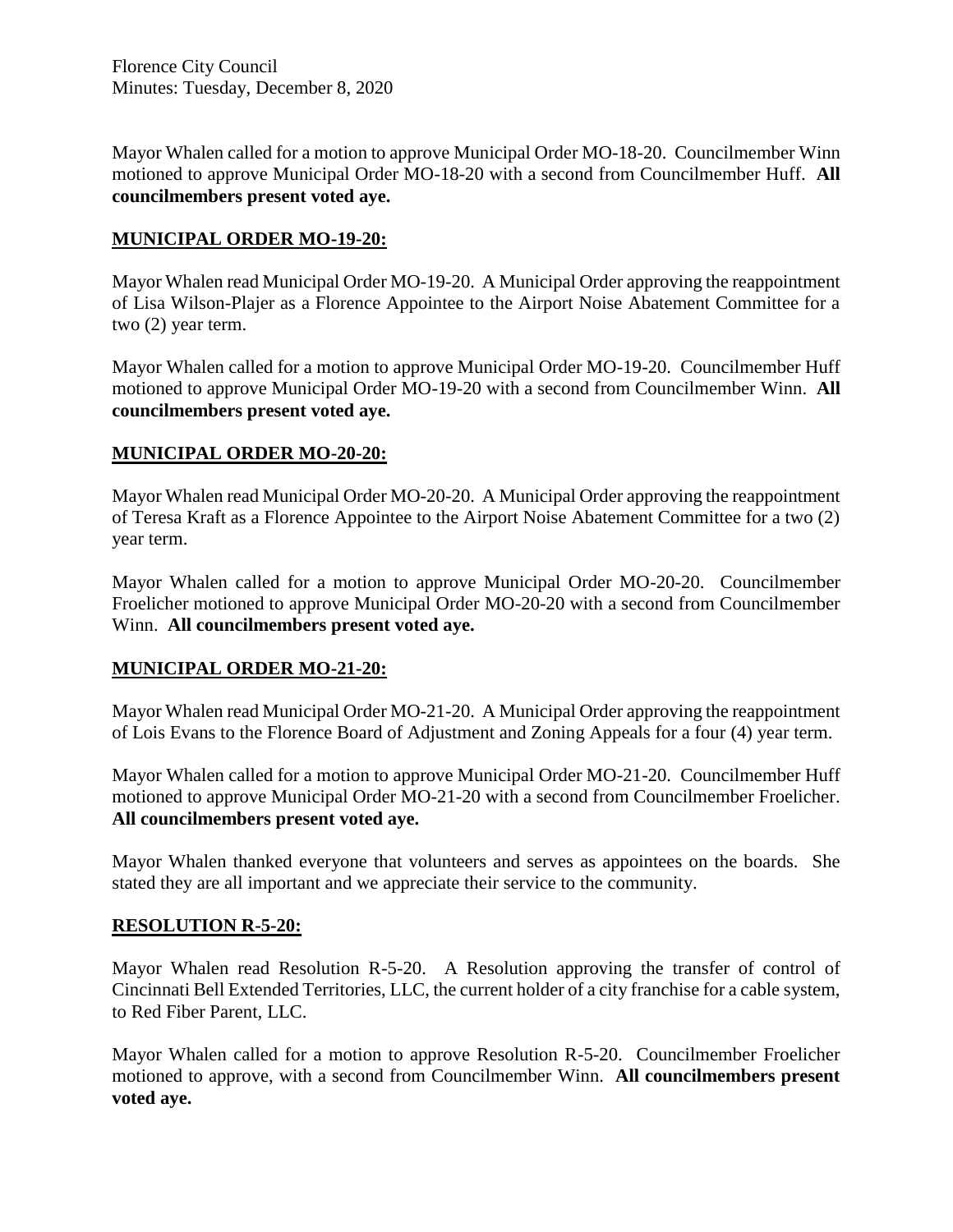# **MAYOR'S REPORT:**

- City offices will be closed on Thursday, December 24, 2020 and Friday, December 25, 2020 for the Christmas holiday. We will resume regular hours on Monday, December 28, 2020.
- City offices will be closed on Friday, January 1, 2021 for New Year's Day and resume regular hours on Monday, January 4, 2020.
- The annual leaf collection runs through December 28, 2020. Contact the City of Florence Public Services Department at 859.647.5416 for more information. The schedule for your neighborhood is also on the website – florence-ky.gov
- The city will have a Christmas Tree Recycling Pickup scheduled for Wednesday, January 6, 2021. Trees must be placed at the curb to be collected.
- Boone County Christmas Tree recycling drop off Please drop off your trees before 8:00 a.m. on Saturday, January 9, 2021. You may drop off prior to January 9, 2021. Places available for drop off include the Boone County Cooperative Extension Enrichment Center, Lakeside Christian Church Parking lot, Stringtown Park, Union Park, and Walton Park. Please remove all tinsel, ornaments, ribbons, lights and bags.
- As a result of COVID-19, we did not have our Veteran's Day Program. We received a letter from a Florence regarding the Veteran's Day pins sent to Florence Veteran's. The resident stated: "My wife and I just returned to Florence after being gone for seven weeks. We were fortunate to be able get away to our Florida condo. We just opened your November letter and discovered the "Proud Veteran" lapel pin. I want to personally thank you for your recognition and the gift. It was also kind of you to include the list of local Veterans Day discounts that local merchants were offering. How ironic that included were the words to Lee Greenwood's song, "God Bless the USA". We saw him in concert." The resident continued and stated he was also part of a parade in Florida and rode in a snazzy convertible. He expressed his thanks to all who were responsible for honoring and recognizing Florence Veterans. The letter was from Kenneth Schmitt on Parkview Drive. Mayor Whalen stated the city has explored different options to celebrate and commemorate. She was very thankful to Vanessa Lenear for the idea to still honor our Veterans. Mayor Whalen also thanked Mr. Schmitt for his service.
- Dr. Julie Aubuchon received this year's recipient of the KOA's Clifford Leadingham Award. The award is given to an optometrist who has been practicing for over 25 years who has demonstrated a lifetime commitment to the profession of optometry and the visual welfare of the people of the Commonwealth of Kentucky. This award was made especially special to Dr. Aubuchon since her father, Dr. Ferd Metzger, also received the award a few years ago. A virtual event was held this evening. Mayor Whalen thanked Dr. Aubuchon for her service in the field of optometry and her service to the community.
- Next Tuesday evening will be the swearing in for the upcoming term for City Council.
- Mayor Whalen requested Dr. Julie Aubuchon to serve on the Florence Planning & Zoning Committee. She previously served on the committee and has agreed to serve again for the upcoming year with Mr. Winn. There were no objections from council.